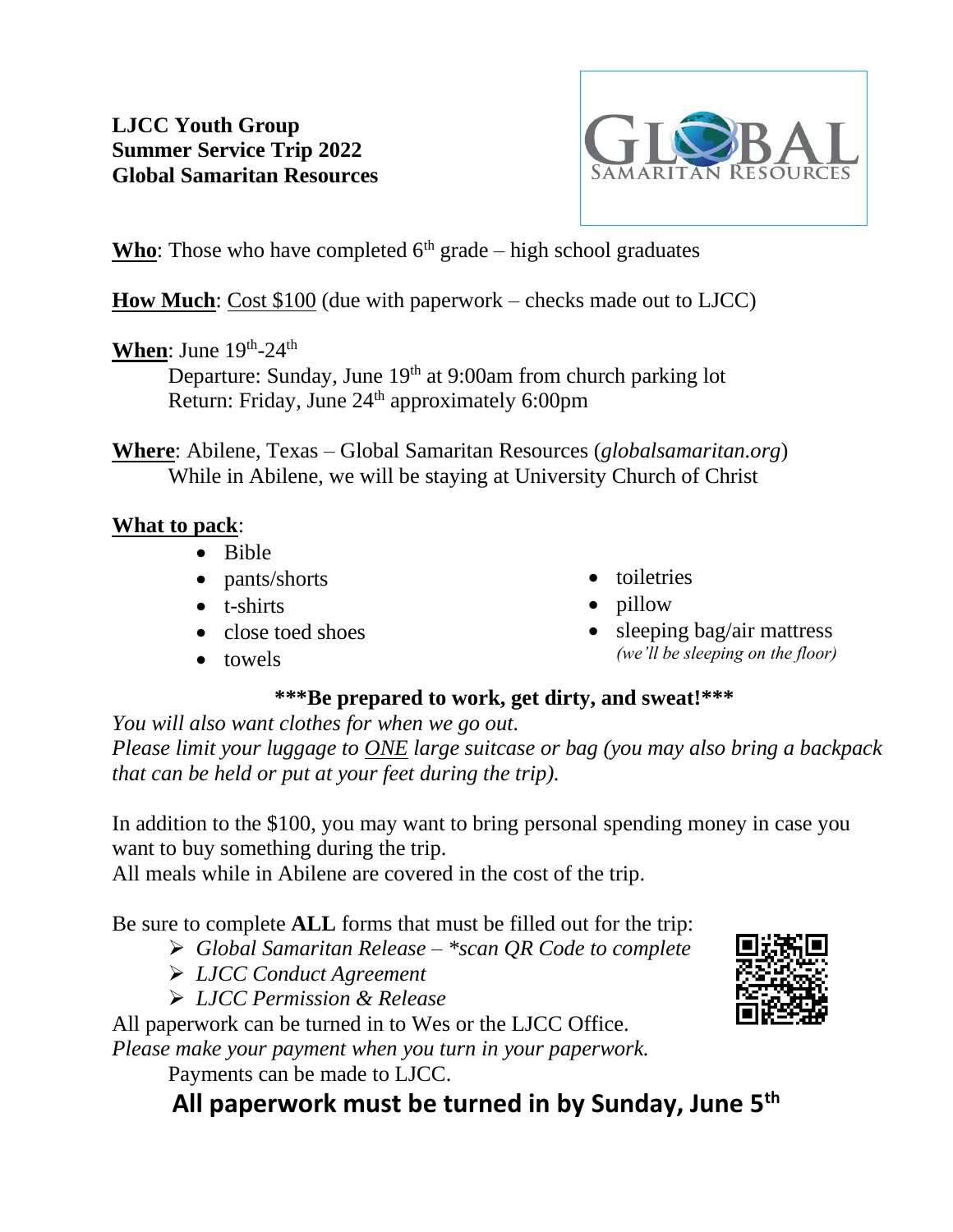**LJCC Youth Group Summer Service Trip June 19-24, 2022 Conduct Agreement**

As a participant of the 2022 summer service trip, I, the manner of the 2022 summer service trip, I, abide by and follow any and all plans, rules, or guidelines enacted by the adult sponsors of this trip.

Furthermore, I agree to respectfully and humbly represent the Lake Jackson Church of Christ and the LJCC Youth Group while on this trip by serving and acting in a Christ-like manner in all of my actions and words.

I additionally agree to serve wholeheartedly in all of my efforts on this trip.

\_\_\_\_\_\_\_\_\_\_\_\_\_\_\_\_\_\_\_\_\_\_\_\_\_\_\_\_\_\_\_\_\_\_\_\_\_ \_\_\_\_\_\_\_\_\_\_\_\_\_\_\_

\_\_\_\_\_\_\_\_\_\_\_\_\_\_\_\_\_\_\_\_\_\_\_\_\_\_\_\_\_\_\_\_\_\_\_\_\_ \_\_\_\_\_\_\_\_\_\_\_\_\_\_\_

In the event that I do not honor the above agreements, I face the risk of being asked to return home immediately at my own expense, or at the expense of my family.

Signature of Participant **Date** Date Date

Signature of Parent (if participant is under 18) Date